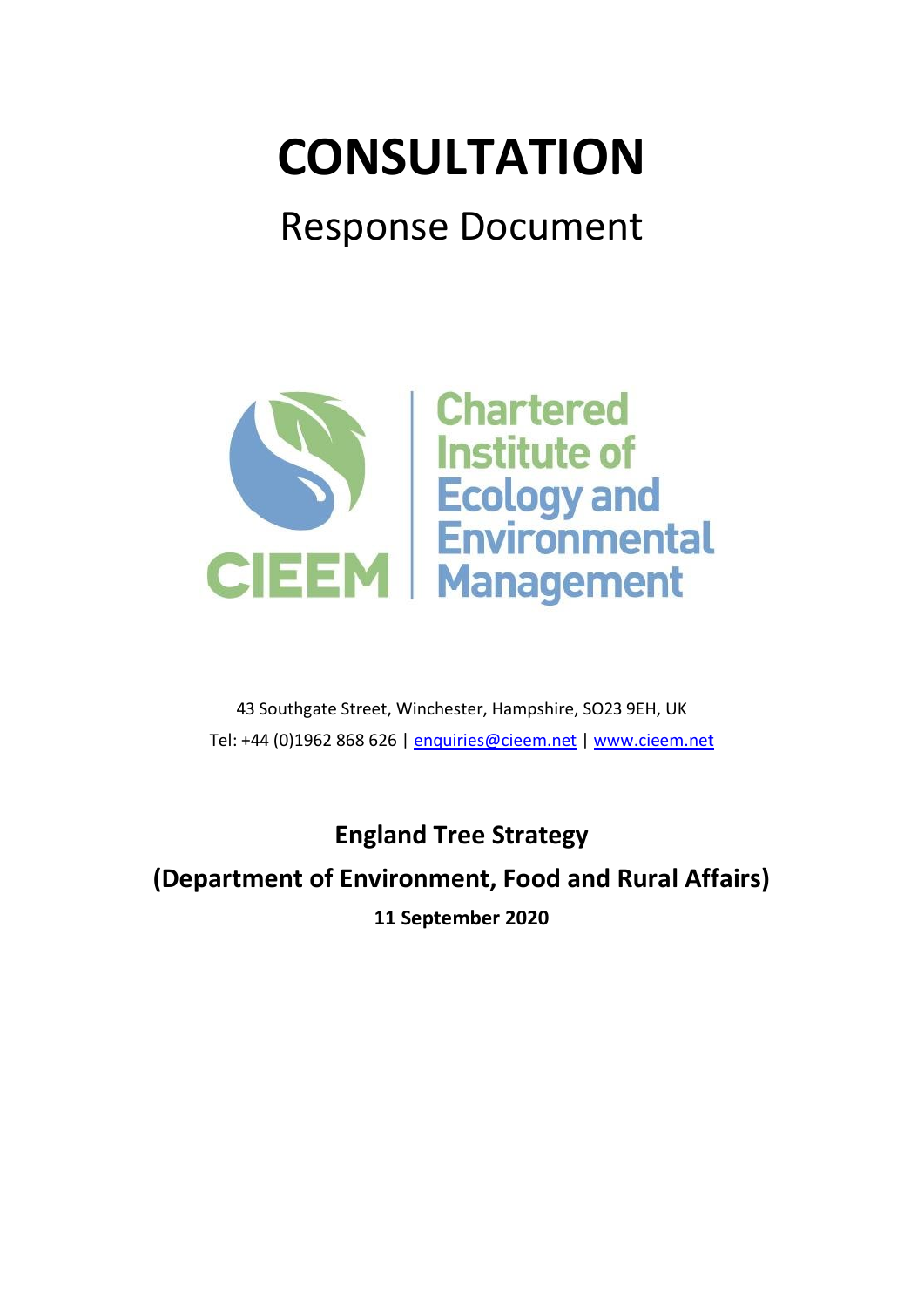## **Introduction to CIEEM**

The Chartered Institute of Ecology and Environmental Management (CIEEM), as the leading membership organisation supporting professional ecologists and environmental managers in the United Kingdom and Ireland, welcomes the opportunity to comment on this consultation.

CIEEM was established in 1991 and has over 6,000 members drawn from local authorities, government agencies, industry, environmental consultancy, teaching/research, and voluntary environmental organisations. The Chartered Institute has led the way in defining and raising the standards of ecological and environmental management practice with regard to biodiversity protection and enhancement. It promotes knowledge sharing through events and publications, skills development through its comprehensive training and development programme and best practice through the dissemination of technical guidance for the profession and related disciplines.

CIEEM is a member of:

- Environmental Policy Forum
- IUCN The World Conservation Union
- Professional Associations Research Network
- Society for the Environment
- United Nations Decade on Biodiversity 2011-2020 Network
- Greener UK
- Irish Forum on Natural Capital (working group member)
- National Biodiversity Forum (Ireland)
- The Environmental Science Association of Ireland

We welcome the opportunity to participate in the consultation on developing a Tree Strategy for England. We would be happy to provide further information on this topic. Please contact Jason Reeves (CIEEM Head of Policy and Communications) at [JasonReeves@cieem.net](mailto:JasonReeves@cieem.net) with any queries.

## **Comments from CIEEM**

#### **General Comments**

We welcome the ambition in this document to create diverse woodlands and to scale action in England to meet climate targets and provide biodiversity gains. We particularly welcome the emphasis on the use of natural colonization and a wider ecosystem approach.

The Tree Strategy must deliver for both nature and climate. It must aid in reversing the long-term decline of biodiversity, but also adequately cover the need for flood alleviation; clean air; climate change mitigation and adaptation; and ensure communities and local people benefit. It is also important that landowners, through assistance from the government, enable as much access to woodlands for the general public as possible, to provide health and well-being benefits and encourage engagement with the natural environment.

In addition to woodland expansion, the Tree Strategy should support the restoration of existing woodlands. Improving the condition of existing woodlands will increase their ability to provide ecosystem services, as well as enhance biodiversity.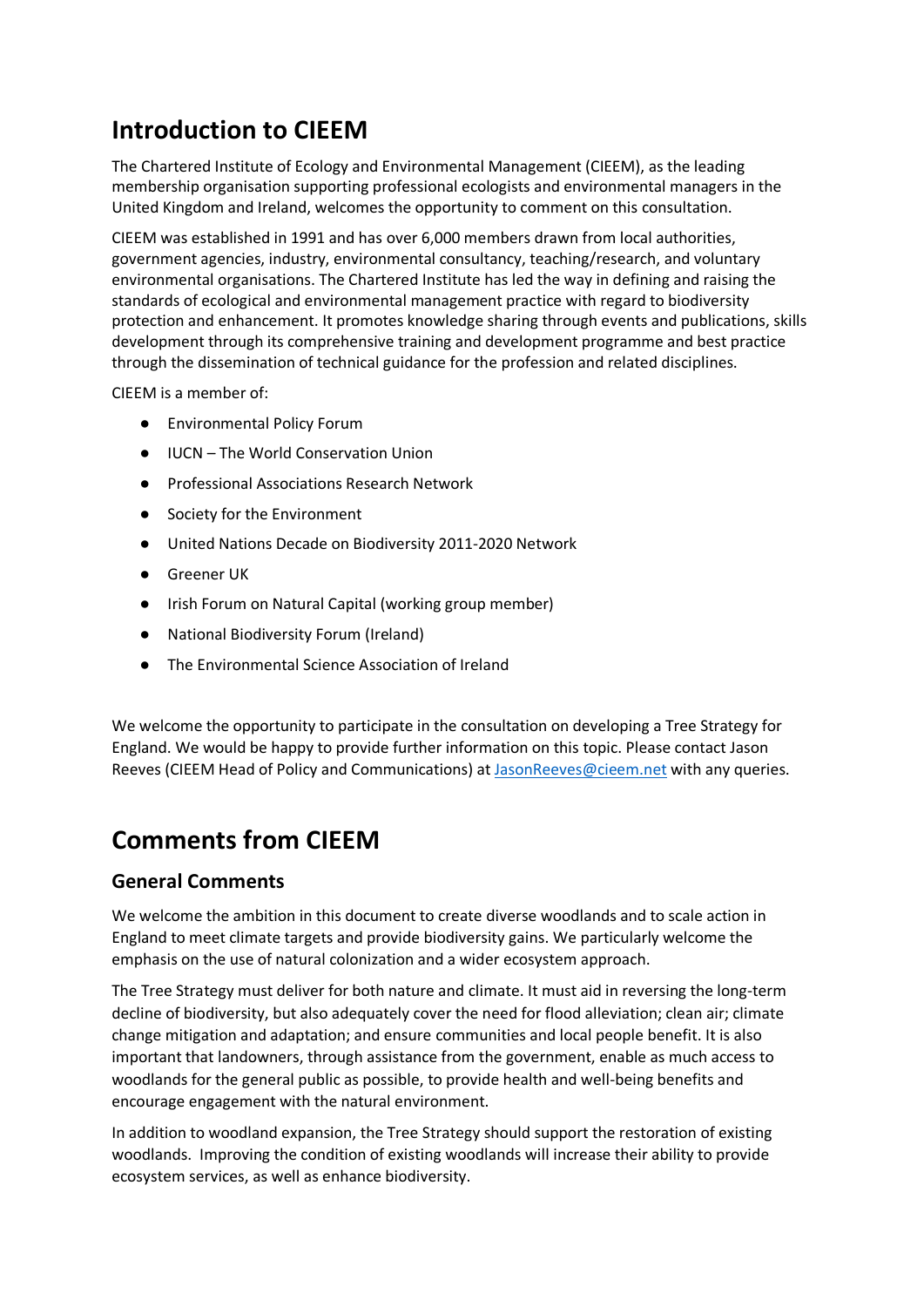The government should ensure that the Tree Strategy creates a coherent and resilient ecological network at both a local and landscape scale, utilising the principles set out in the "Making Space for Nature" report and 25-Year Environment Plan. We welcome the mention in this document of using the " right tree in the right place", but this should be made an underlying principle of the whole strategy.

We welcome the commitment to integrate the Tree and Peatland Strategies, but further detail is needed on how land-use decision making will be balanced, as mentioned on page 7 of the consultation document.

The use of multiple-choice questions and strongly limited word counts in this consultation does not allow adequate space for detailed, evidence-backed answers. It is also difficult in places to see how the questions connect to the consultation document. We would like the government to provide a further opportunity for comment on the draft strategy when published.

#### **Consultation Questions**

#### **Expanding and connecting our woodlands: questions**

#### **Which actions would address the financial barriers that prevent the creation of new woodland? (select all that apply)**

a) Consolidating the current range of woodland creation grants into one

b) Increasing the payment rates for incentives for woodland creation

c) Widening the eligibility criteria for applicants to our woodland creation grants so more applicants can apply

d) Widening the eligibility criteria for the type of woodlands and tree planting that can be funded

e) Providing a clear explanation and guarantees of how trees planted between now and 2024 will be considered under Environmental Land Management Scheme

#### f) A quicker approval process for grant agreements

g) Support if trees fail to establish due to no fault of the owner (for example, due to tree health or severe weather)

h) Introducing mechanisms that provide an annual cash flow in the woodlands' early years

i) Introducing mechanisms to realise a secure long-term cash flow for ecosystem services

j) Introducing measures to stimulate more private investment (e.g. green finance) in woodland creation

k) Developing new approaches to partnerships between land owners and woodland investors or managers which enable the landowner to derive an ongoing annual income from the land

l) Other - please specify in no more than 25 words

#### **Which actions would be most effective in addressing the financial barriers that prevent the creation of new woodland? (select up to three options)**

a) Consolidating the current range of woodland creation grants into one

b) Increasing the payment rates for incentives for woodland creation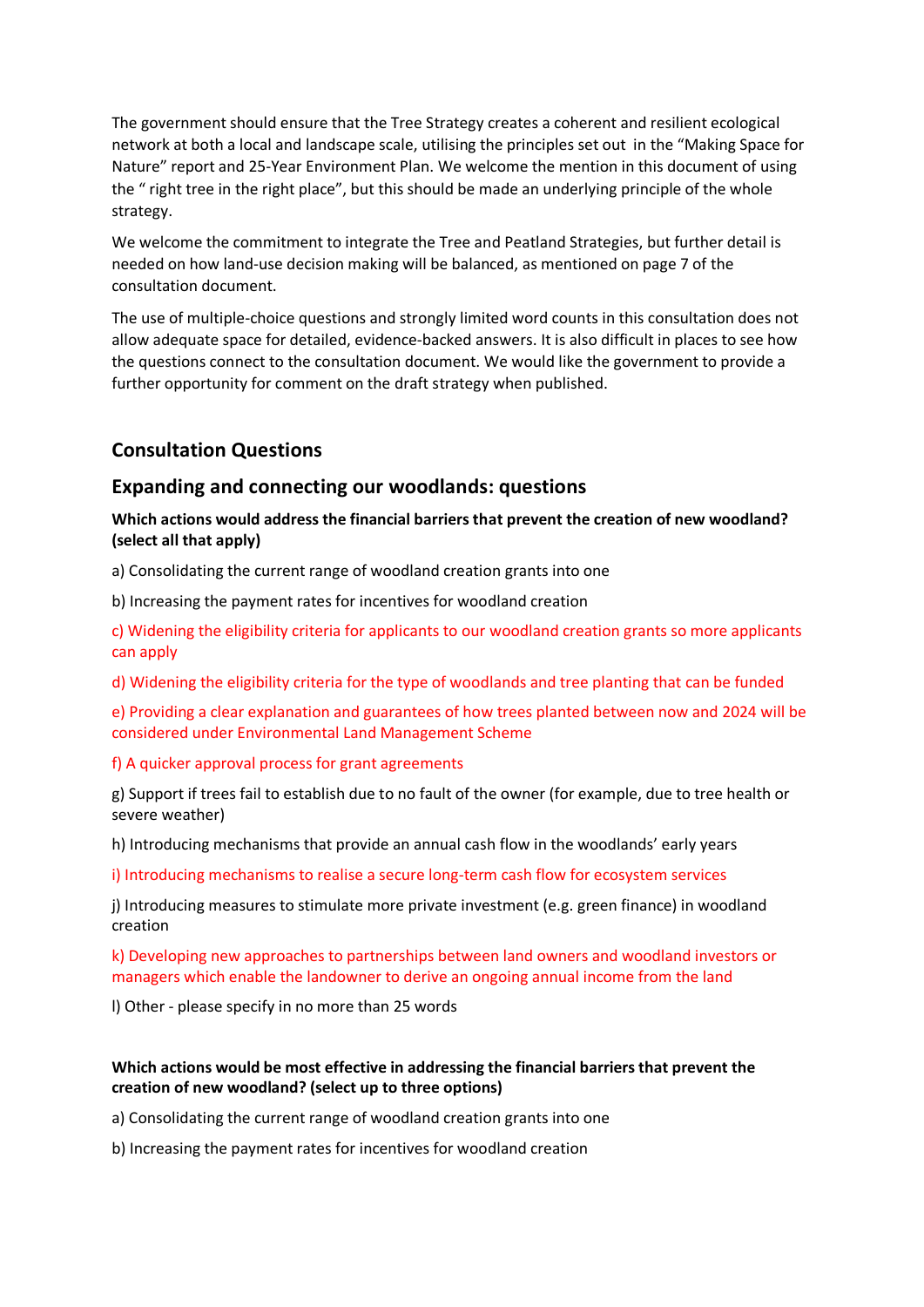#### c) Widening the eligibility criteria for applicants to our woodland creation grants so more applicants can apply

#### d) Widening the eligibility criteria for the type of woodlands and tree planting that can be funded

e) Providing a clear explanation and guarantees of how trees planted between now and 2024 will be considered under Environmental land management Scheme

f) A quicker approval process for grant agreements

g) Support if trees fail to establish due to no fault of the owner (for example, due to tree health or severe weather)

h) Introducing mechanisms that provide an annual cash flow in the woodlands' early years

i) Introducing mechanisms to realise a secure long-term cash flow for ecosystem services

j) Introducing measures to stimulate more private investment (e.g. green finance) in woodland creation

k) Developing new approaches to partnerships between land owners and woodland investors or managers which enable the landowner to derive an ongoing annual income from the land

l) Other (if added, your own entry to question 6)

#### **Woodlands provide a range of ecosystem services that provide benefits to businesses and society. How could government better encourage private investment in establishing trees and woodland creation? (Maximum 150 word response)**

It is important that businesses understand what services from nature they rely on and, equally, what impact they have on those services. A simple but comprehensive set of indicators for how businesses impact biodiversity would allow them to track, reduce and mitigate the impact through investment in habitat restoration and creation, including trees and woodland.

Direct advice and encouragement from the government is the form of resources and brochures would be beneficial.

#### **Which actions would address the non-financial barriers to the creation of new woodland? (select all that apply)**

a) Consolidating the current range of woodland creation grants into one

b) Providing access to better information on the income streams well managed woodland can provide

c) Providing land managers with better access to expert advice on woodland creation and forestry knowledge and skills

d) Providing the investment community with access to expert advice on woodland creation and forestry knowledge and skills

- e) Outreach to present the benefits of trees and forestry to land managers
- f) Outreach to present the benefits of trees and forestry to the investment community
- g) Outreach to present the benefits of trees and forestry to local communities
- h) Changing policy so it does not treat afforestation as a permanent land use change
- i) Increasing availability and access to contractors to plant and maintain the trees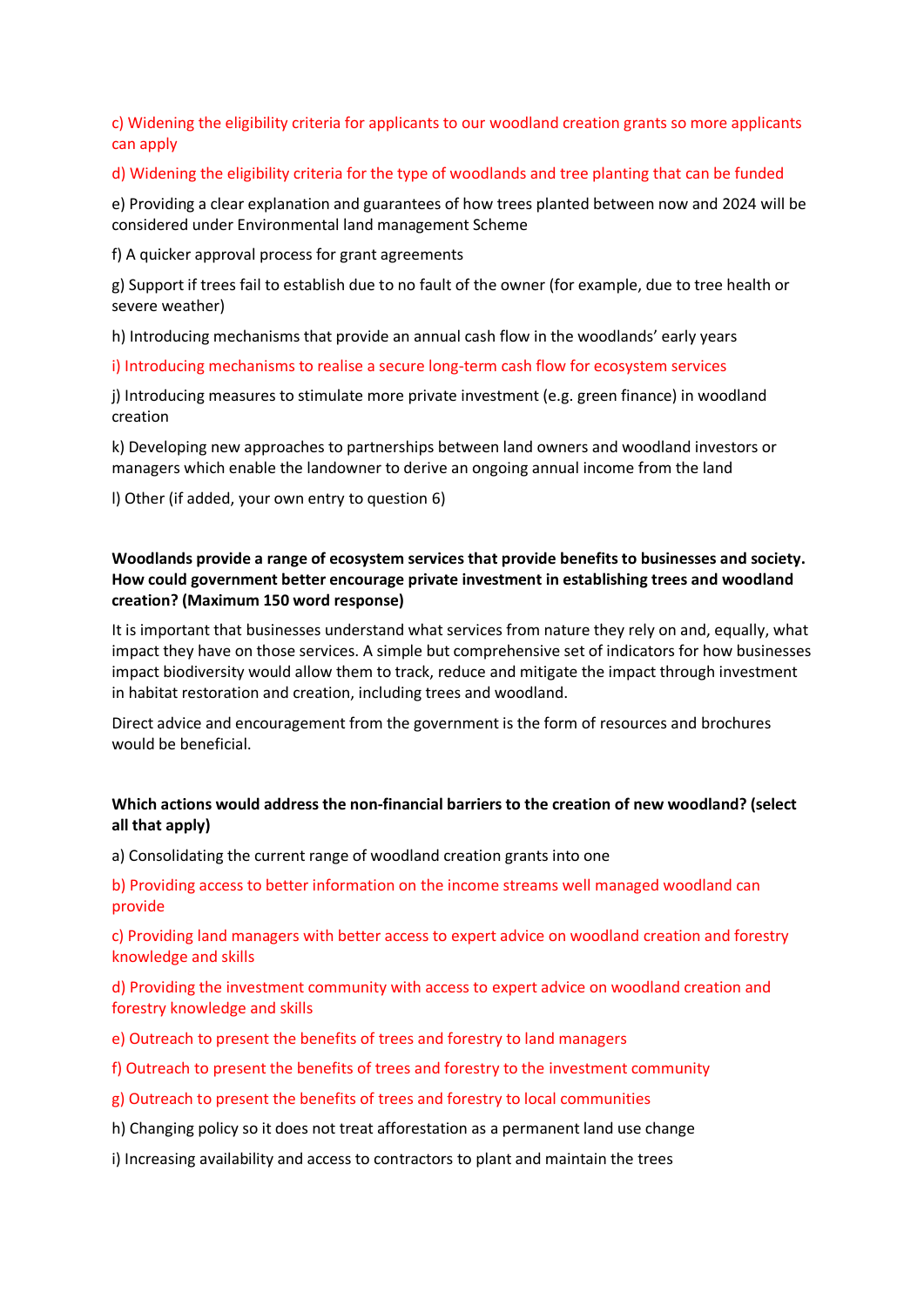#### j) Increasing availability of desired bio secure planting material

k) Educate and enthuse a new generation to expand the forestry industry

l) Developing new approaches to partnerships between land owners and woodland investors or managers which enable the landowner to retain ownership of the land

m) Developing a supply of diverse and locally-appropriate seed and planting material by supporting community tree nurseries and other small nurseries that provide UK sourced and grown trees.

n) Providing best practice guidance on how best to achieve tree cover through natural establishment (e.g. most suitable locations, ground preparation, fencing requirements and decisions on management over time).

o) Other - please specify in no more than 25 words

#### **Which actions would be most effective in addressing the nonfinancial barriers to the creation of new woodland? (select up to three options)**

a) Consolidating the current range of woodland creation grants into one

b) Providing access to better information on the income streams well managed woodland can provide

#### c) Providing land managers with better access to expert advice on woodland creation and forestry knowledge and skills

d) Providing the investment community with access to expert advice on woodland creation and forestry knowledge and skills

#### e) Outreach to present the benefits of trees and forestry to land managers

f) Outreach to present the benefits of trees and forestry to the investment community

g) Outreach to present the benefits of trees and forestry to local communities

h) Changing policy so it does not treat afforestation as a permanent land use change

i) Increasing availability and access to contractors to plant and maintain the trees

j) Increasing availability of desired bio secure planting material

k) Educate and enthuse a new generation to expand the forestry industry

l) Developing new approaches to partnerships between land owners and woodland investors or managers which enable the landowner to retain ownership of the land

m) Developing a supply of diverse and locally-appropriate seed and planting material by supporting community tree nurseries and other small nurseries that provide UK sourced and grown trees.

n) Providing best practice guidance on how best to achieve tree cover through natural establishment (e.g. most suitable locations, ground preparation, fencing requirements and decisions on management over time)

o) Other (if added, your own entry to question 9)

#### **Which actions would address the regulatory barriers that prevent the creation of new woodland? (select all that apply)**

a) Providing access to better guidance on how to meet the UK Forestry Standard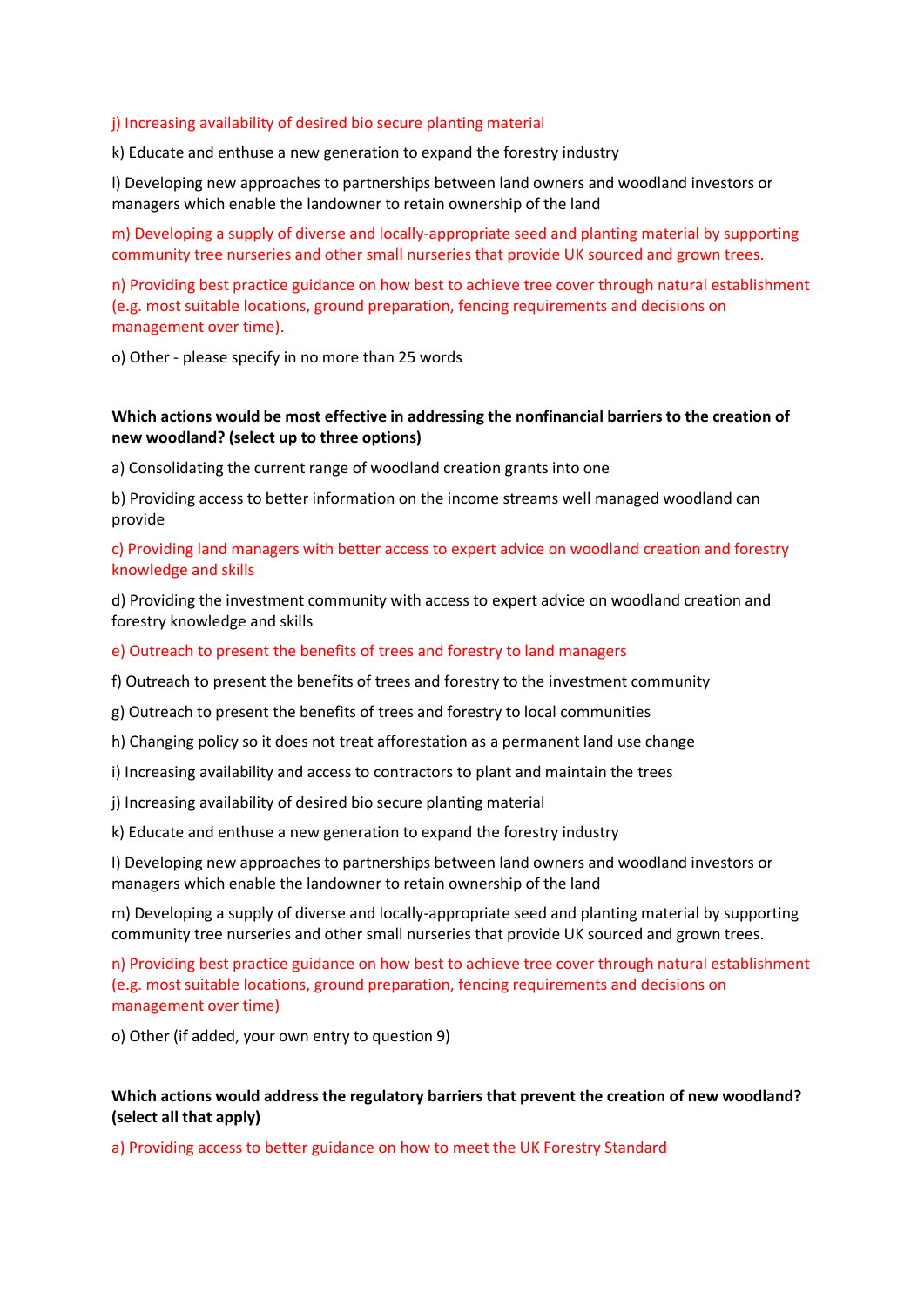b) Local partners agreeing and setting priorities for woodland creation and other habitat restoration across landscapes

c) Empowering the Forestry Commission to make decisions that reflect the national obligation to meet net zero emissions by 2050 and achieve the investment in natural capital set out in our 25 Year Environment Plan

d) Implementing a joint approach to land management across central government and its agencies including those responsible for protected landscapes

e) Providing a clear explanation and guarantees of how trees planted between now and 2024 will be considered under Environmental Land Management Scheme

f) Reduce the time and costs associated with Environmental Impact Assessment for afforestation.

g) Other -please specify in no more than 25 words

#### **Which actions would be most effective in addressing the regulatory barriers that prevent the creation of new woodland? (select up to three options)**

a) Providing access to better guidance on how to meet the UK Forestry Standard

b) Local partners agreeing and setting priorities for woodland creation and other habitat restoration across landscapes

c) Empowering the Forestry Commission to make decisions that reflect the national obligation to meet net zero emissions by 2050 and achieve the investment in natural capital set out in our 25 Year Environment Plan

d) Implementing a joint approach to land management across central government and its agencies including those responsible for protected landscapes

e) Providing a clear explanation and guarantees of how trees planted between now and 2024 will be considered under Environmental Land Management Scheme

f) Reduce the time and costs associated with Environmental Impact Assessment for afforestation.

g) Other (if added, your own entry to question 11)

#### **How can we most effectively support the natural establishment of trees and woodland in the landscape? (Maximum 100 words)**

The natural regeneration of woodlands should be supported in strategically identified areas, to avoid loss of important open habitats and the biodiversity associated with them, such as species rich grassland or wetland sites. Both tree planting and natural establishment should follow the principle of using the 'right tree in the right place'. Thorough checks on the history of an area proposed for natural establishment is vital and the approach used should be appropriate for each individual site, which should be selected following an Ecological Impact Assessment by an experienced professional.

Natural establishment should be supported in target setting and in funding for woodland expansion as it is currently largely not recognised. In some areas it may be appropriate to support reduced intensity of grazing to allow for regeneration. Resources will also be needed to ensure the existing land use is suitable for natural regeneration, for example reducing sward density in grasslands to allow tree establishment.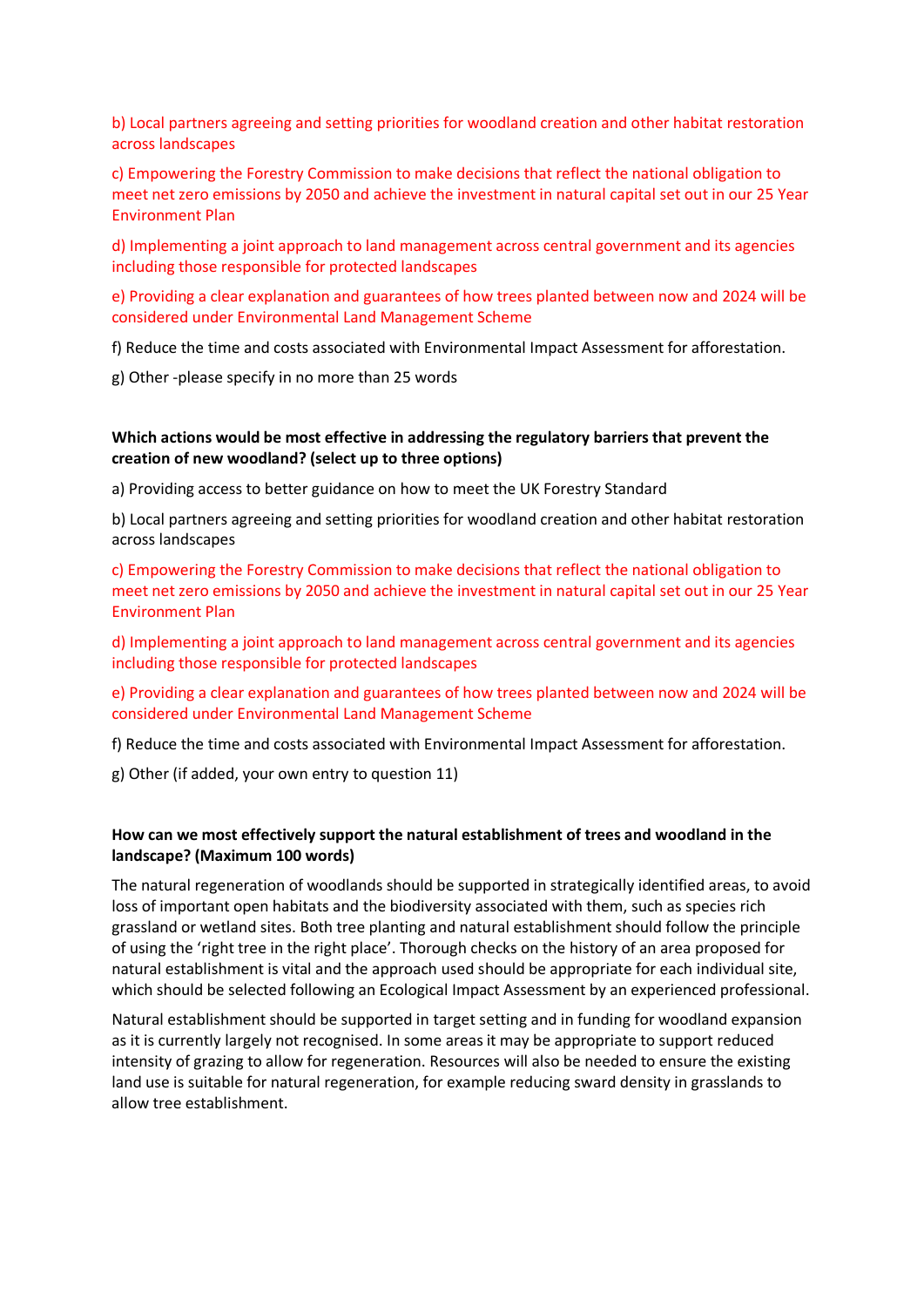**Are there any other actions - beyond the options you have already selected or submitted - that would help land owners and managers to transform the level of woodland creation and increase the number of non-woodland trees in England? (Maximum 150 words)**

#### **Which of the following actions would be most effective in helping expand woodland creation in locations which deliver water, flood risk benefits and nature recovery? (select up to three options)**

a) Widening the eligibility criteria for woodland creation grants so more applicants can apply and more forms of woodland are eligible

b) Widening the eligibility criteria for woodland creation grants so more sizes of woodland are eligible

c) Increasing grant payments for tree planting along water courses, steep sided slopes and difficult sites

d) Quicker approval process for grant agreements

e) Providing a clear explanation and guarantees of how trees planted between now and 2024 will be considered under Environmental Land Management Scheme

f) Implementing a joint approach to land management across government, including authorities responsible for protected landscapes

g) Providing better access to advice and guidance on woodland creation, forestry expertise and training

h) Other - please specify in no more than 25 words

#### **What role could the nation's National Parks and Areas of Outstanding Natural Beauty (AONBs) play in increasing woodland cover? (Maximum 150 word response)**

By restoring the condition of, and expanding, woodlands in National Parks and AONBs, these areas could form the backbone of ecological networks throughout England. Condition of existing woodland habitats within protected landscapes must be improved, reducing pressure from developments, agricultural practices and intensive commercial forestry. Local initiatives and landscape-scale conservation projects have worked well in designated areas to improve biodiversity and should be encouraged and scaled-up.

National Park Authorities and AONB Boards must ensure that when increasing woodland cover, it is designed to complement the local landscape, for example following the contours of river valleys or buffering, and connecting existing woodlands. Woodland expansion should also be strategically planned in these areas to protect valuable open habitats and other statutory and non-statutory designated areas.

#### **Protecting and improving our woodlands: questions**

#### **Which actions would be most effective to increase protection for trees and woodland from unsustainable management? (select up to three options)**

a) Introducing measures to support compliance with the UK Forestry Standard

b) More effective information sharing between government departments and their delivery bodies to inform decisions impacting on woodland, including to prevent woodland loss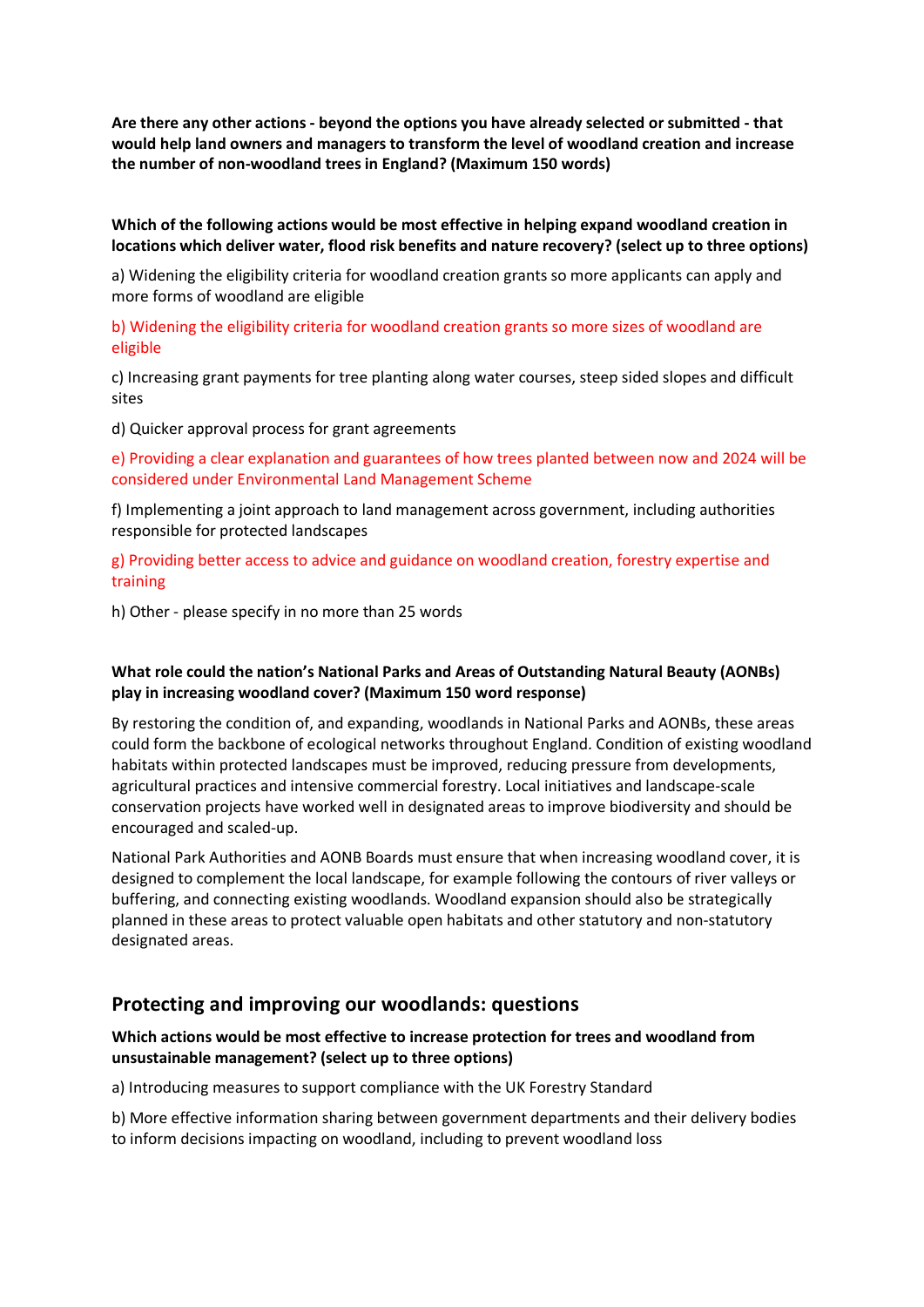c) Introducing clearer processes for licencing tree felling, with felling licences that can be suspended, withdrawn or superseded

d) Greater penalties for non-compliance with the requirements of the Forestry Act

e) Powers to set wider felling licence conditions, for example to enable enforcement of compliance with the UK Forestry Standard

f) A clearer policy presumption that all trees felled without a licence will be replaced (except in exceptional circumstances)

g) Refining the process of making Tree Preservation Orders, and clarifying the criteria to improve consistency in application of the policy across local authorities

h) Other - please specify in no more than 25 words

Resources for enforcement of compliance with the Forestry Act and UK Forestry Standard.

**Which actions would best help the planning system support better protection and enhancement of the ancient and wider woodland environment and trees? (select up to two options)**

a) Providing support to fully complete revision of the Ancient Woodland Inventory (to include ancient woodlands under two hectares in area)

b) Commissioning research into effective size and use of buffer zones around woodland for different impacts

c) Providing better monitoring and recording of decisions on planning applications affecting ancient woodland

d) Sharing best practice guidance and training to support implementation of National Planning Policy Framework policy on ancient woodland with local authority planners

e) Encouraging more woodland to be brought into management where impacted by development

f) More effective information sharing between agencies and local planning authorities to inform decision making impacting on woodland including to prevent woodland loss

g) Refining the process of making Tree Preservation Orders, and clarifying the criteria to improve consistency in application of the policy across local authorities.

h) Other - please specify in no more than 25 words

#### **22. Which actions would address the non-financial barriers to woodland management? (select all that apply)**

a) Providing user friendly woodland management services aimed at 'non forester' woodland owners

b) Ensuring public recognition of woodlands that are managed sustainably (for example, like Green Flag awards)

c) Providing better communication of the benefits and need for woodland management with land managers and investors

d) Providing better information on timber prices, grant schemes and market opportunities for wood and non-wood products

e) Training to increase the forestry skills capacity in agricultural workers

f) Other - please specify in no more than 25 words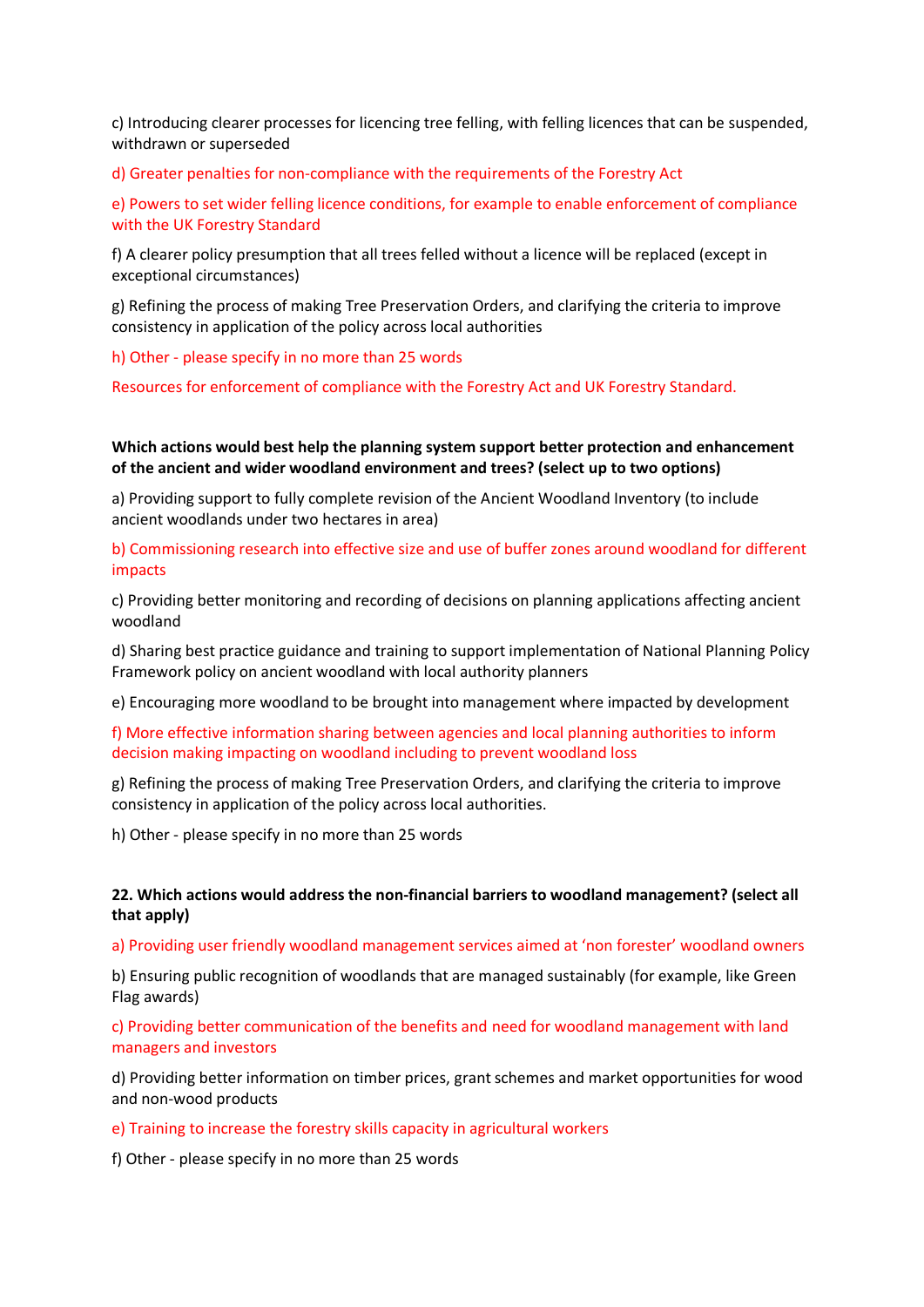#### **23. Which actions would be most effective at overcoming the nonfinancial barriers to woodland management? (select a maximum of three options)**

a) Providing user friendly woodland management services aimed at 'non forester' woodland owners

b) Ensuring public recognition of woodlands that are managed sustainably (for example like Green Flag awards)

c) Providing better communication of the benefits and need for woodland management with land managers and investors

d) Providing better information on timber prices, grant schemes and market opportunities for wood and non-wood products

e) Training to increase the forestry skills capacity in agricultural workers

f) Other (if added, your own entry to question 21)

#### **Which actions would overcome the regulatory barriers to woodland management? (select all that apply)**

a) Streamlining delivery of current regulations (for example, self-service felling licences for tree felling proposals that would not reduce woodland cover)

b) Placing responsibility for complying with woodland regulation on the woodland manager rather than the woodland owner

- c) Placing a legal obligation on all land owners to manage their woodland
- d) Other please specify in no more than 25 words

#### **Which actions would be most effective at overcoming the regulatory barriers to woodland management? (select one option)**

a) Streamlining delivery of current regulations (for example, self-service felling licences for tree felling proposals that would not reduce woodland cover)

b) Placing responsibility for complying with woodland regulation on the woodland manager rather than the woodland owner

#### c) Placing a legal obligation on all land owners to manage their woodland

d) Other (if added, your own entry to question 23)

**If you own and/or manage woodland(s) that is a Site of Special Scientific Interest (SSSI) what actions would help you most to bring that woodland(s) into management? (Maximum 100 word response)**

N/A

#### **Which of the following actions would be most effective in improving plant biosecurity across England's trees and woodlands? (pick up to two options)**

a) Increasing the number of nurseries that meet the 'Plant healthy' management standard

b) Providing better best practice guidance and information about biosecurity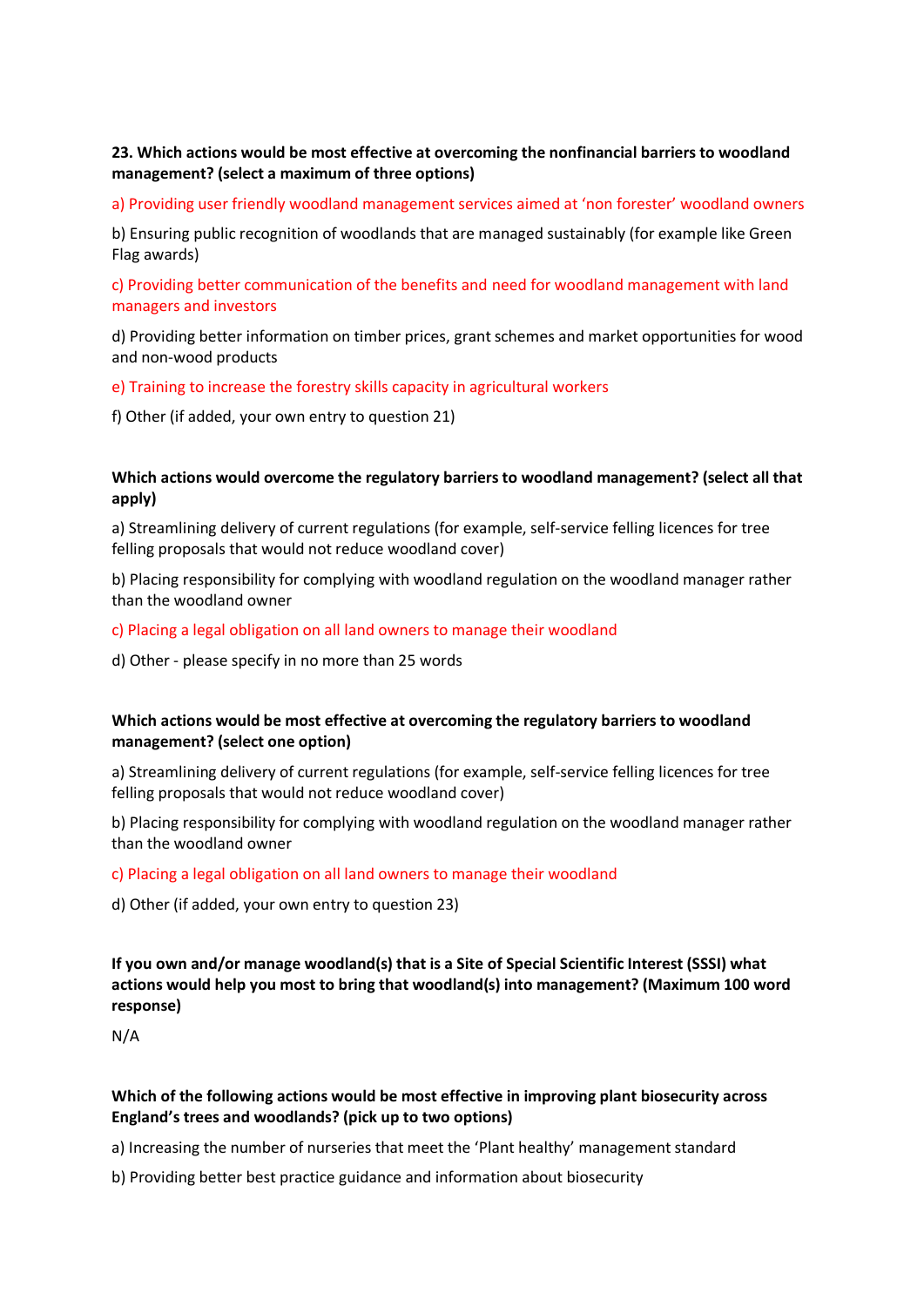#### c) Introducing conditions which require suppliers to meet the "Plant Healthy' management standard for those public sector contracts and government grants that relate to tree planting and restocking

d) Amending planning policy to encourage local planning authorities to source trees from suppliers who meet the 'Plant healthy' management standard

e) Sharing the Forestry England's experience and case studies

f) Managing the impact of invasive non-native plants which provide a pathway for disease through targeted action, ongoing management and monitoring, and wider education

g) Developing a supply of diverse and locally-appropriate seed and planting material by supporting community tree nurseries and other small nurseries that provide UK sourced and grown trees

h) Other - please specify in no more than 25 words

**Which of the following actions are or would be most appropriate for England's trees and woodlands to contribute to climate change mitigation and helping to achieve net zero? (pick up to three options)**

a) Bringing woods into management to enhance their future resilience to climate change and secure greenhouse gas emissions reduction in other sectors through wood replacing 'carbon intensive' materials (acknowledging that this will lead to a short to medium reduction on carbon stored in the woodland)

b) Planting UKFS-compliant productive forests to provide a strong carbon sink over the coming decades and then a source of sustainable timber to meet the needs of future generations

c) Planting predominantly native woodland to act as a long term store of carbon

d) Establishing 'energy forest' plantations (short rotation coppice and short rotation forestry) to satisfy future biomass demand for bioenergy with carbon capture and storage

e) Encouraging agroforestry to increase the amount of carbon stored on productive farmland

f) Strengthening the protection of all woodland to reduce greenhouse gas emissions from deforestation

#### **Which of these actions would be most effective in reducing damage to trees and woodlands caused by deer? (select up to two options)**

a) Develop a national policy on sustainable deer management and control measures

- b) Facilitate landscape scale control by land managers
- c) Deer control as a requirement of grant or felling agreements
- d) Incentives for the management of deer
- e) Supporting a range of approaches to tree protection, including fencing and other

alternatives to plastic tree guards

f) Better advice and guidance on the value of and options to control damage by

deer

g) Other - please specify in no more than 25 words

Encourage, facilitate and support the development of regional and local deer management strategies. Ensure before action, that there is clear research, evaluation and monitoring on how to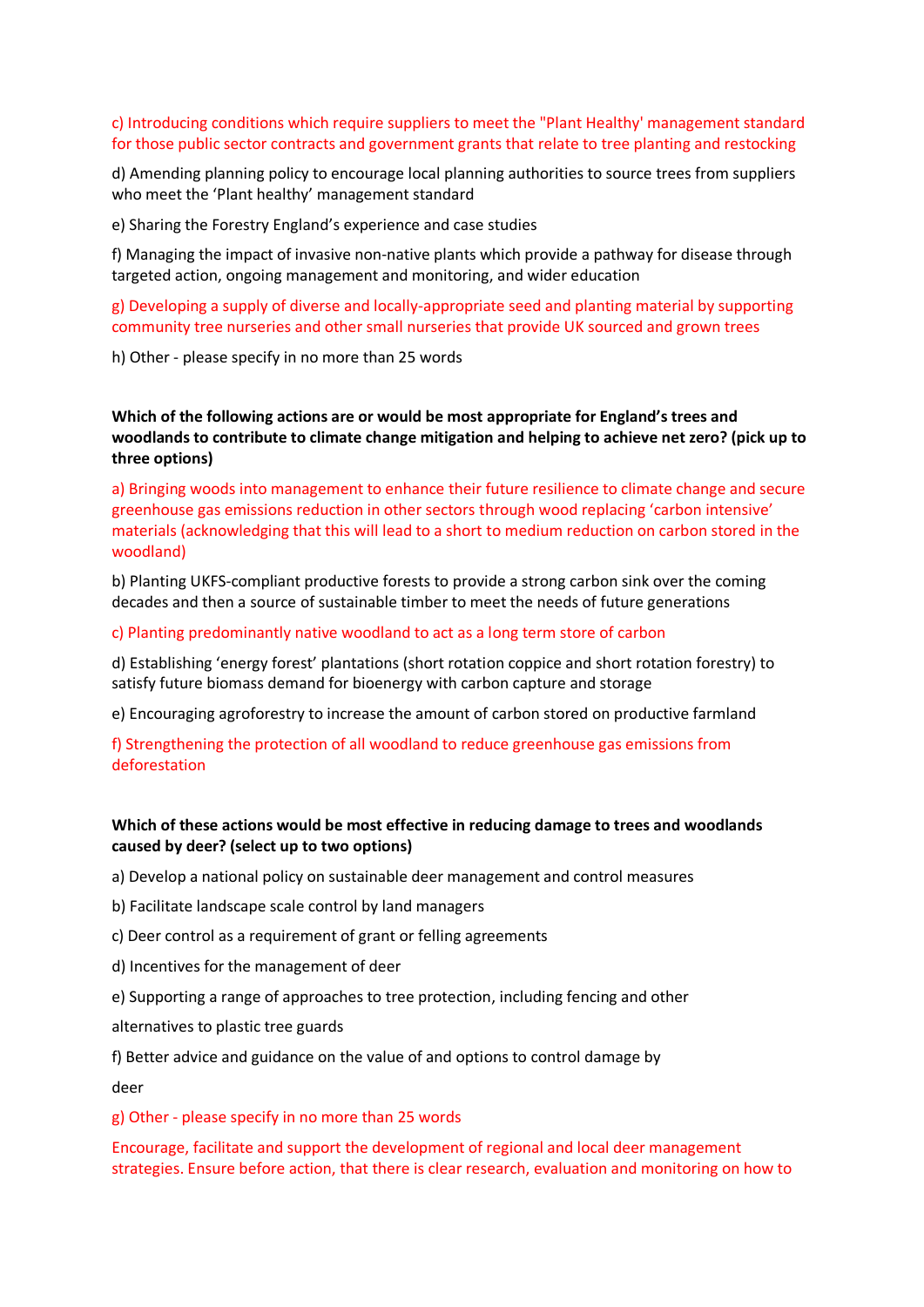manage deer. Develop as broad partnership involvement as possible in the preparation of such an action plan or strategy for deer.

#### **Which of these actions would be most effective in reducing the damage to trees and woodlands caused by grey squirrels? (select up to two options)**

- a) Making grey squirrel control a requirement of grant or felling agreements
- b) Providing incentives for the management of grey squirrel
- c) Researching contraception to prevent breeding
- d) Reintroducing animals to help control squirrels, such as pine martens and goshawks
- e) Providing better advice and guidance on grey squirrel control
- f) Other please specify in no more than 25 words

Further research is required on the most effective method for controlling grey squirrel in the UK, given how widespread this species is. Any management of grey squirrel populations would need to be targeted, and should be undertaken where practical, effective and economically viable.

#### **Engaging people with trees and woodland: questions**

#### **Are any of the following significant barriers to securing and maintaining street trees? (select up to three options)**

a) Appropriate standards and guidance for securing the right trees in the right places

b) Practical challenges in terms of street design, planting requirements and compatibility with other infrastructure provision

c) The adoption of street trees by local highway authorities, or alternative arrangements where streets are not adopted

- d) The skills and resources needed to deliver new street trees, including funding for planting
- e) The funding and skills for ongoing maintenance of street trees over their lifetime
- f) Other please specify in no more than 100 words

#### **How could government overcome the barriers to securing and maintaining street trees you have identified in question 30? (Maximum 150 word response)**

Biodiversity net gain provides a promising source of income to fund ongoing maintenance for the 30 year period following development; however, funding is also required for Local Authorities to maintain trees outside of net gain developments and to continue to manage trees after the 30 year period.

#### **Which of these actions would be most effective in increasing the number/coverage of trees in and around urban areas? (rank the following options in order of preference)**

a) Promotion through national policy (including England Tree Strategy and national planning policy) including recognition that trees and woodlands are key components of green infrastructure, with equal status to other green and built infrastructure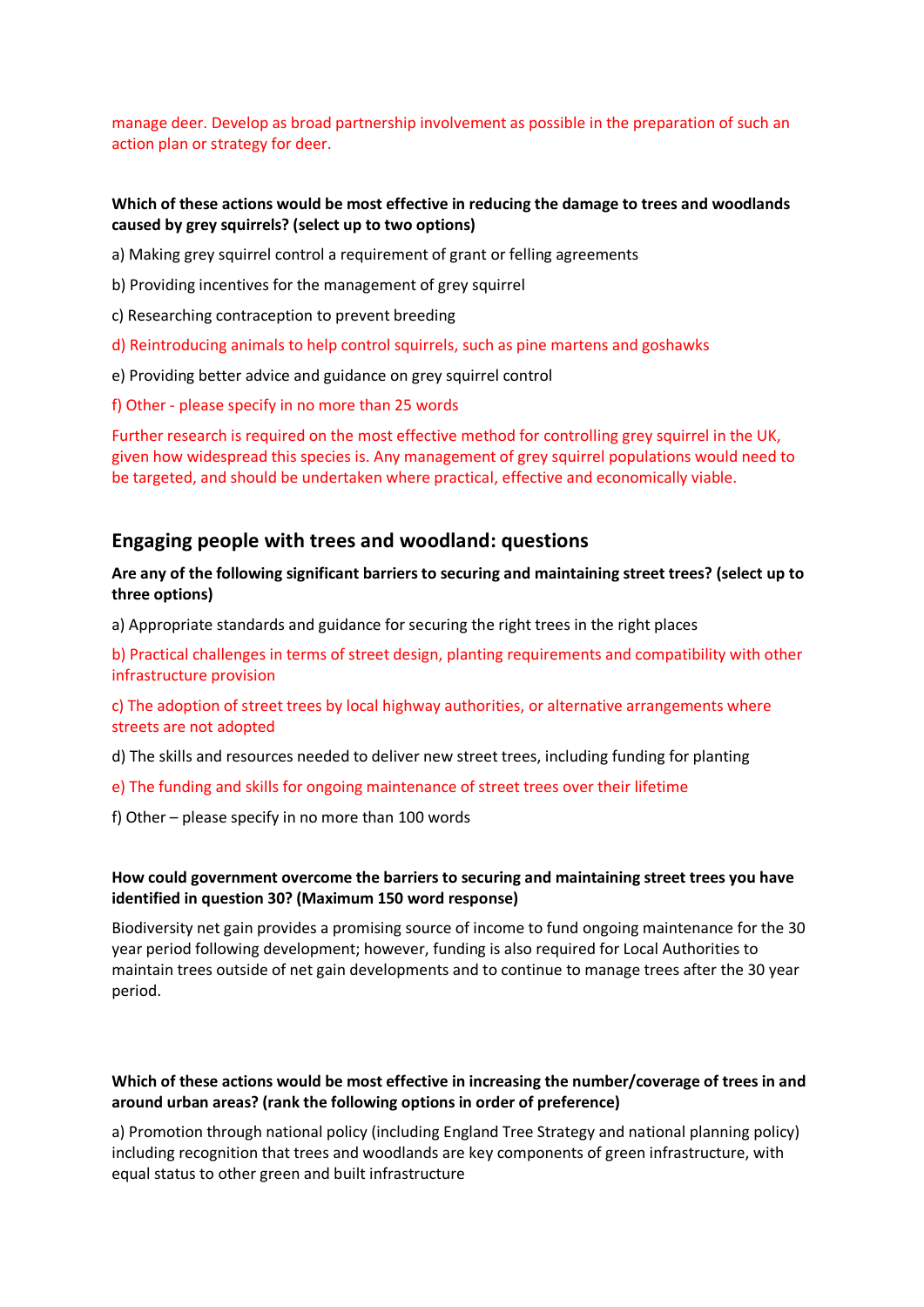c) Development and implementation of Local Tree and Woodland Strategies and local planning policies - setting local targets for tree canopy cover and recognition that trees and woodlands are key components of green infrastructure, with equal status to other green and built infrastructure

b) Promotion through national guidance (such as green infrastructure, planning and design, and code/street guidance, e.g., Manual for Streets) - stronger inclusion of appropriate engineering solutions

- f) Creating new community forests in areas of greatest need
- d) Training for practitioners, including highways engineers and others
- e) Providing better support for community forests in areas of greatest need
- g) Other please specify in no more than 25 words

#### **Which actions would most help the preparation and implementation of local Tree and Woodland Strategies? (rank the following options in order of preference)**

g) Strengthening technical expertise in tree and woodland management in local authorities

- a) Preparing national guidance on developing Local Tree and Woodland Strategies
- f) Adopting Local Tree and Woodland Strategies as supplementary planning documents
- e) Standardising the approach to measuring the value of the urban forest resource
- b) Setting local targets for tree canopy cover

h) Recognising trees and woodlands as key components of green infrastructure, with equal status to green and built infrastructure

- d) Agreeing national data standards for urban trees
- c) Using canopy cover as a measure to monitor the scale and development of the urban forest

#### **Which actions would most effectively engage people in the management and creation of their local woodlands? (rank the following options in order of preference)**

d) Enabling community groups to participate in the management of their local woodland

c) Enabling community groups to influence decision making about the management of their local woodland

- g) Creating new community forests in areas of greatest need
- f) Providing better support for community forests in areas of greatest need
- a) Providing more training opportunities to support woodland management and creation
- h) Supporting the growth of woodland social enterprise in and around towns and cities
- b) Providing legal support to community groups for the acquisition or lease of woodland
- e) Facilitating networks to exchange ideas and share good practice

#### **Which actions by government would be most effective in addressing barriers to peoples' access to trees and woodlands? (rank the following options in order of preference)**

c) Creating new accessible woodlands in and around towns and cities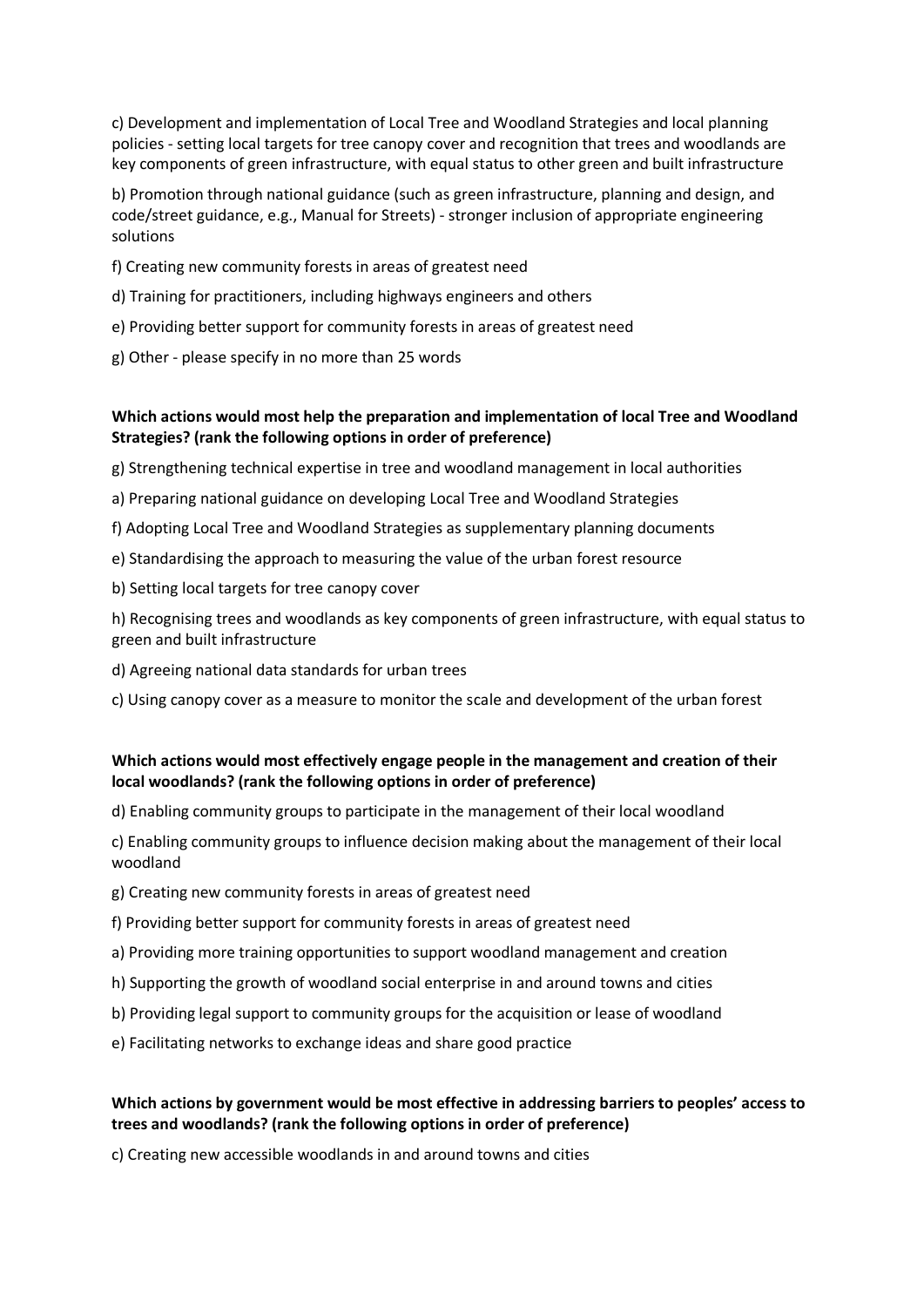e) Improving the quality of access by investing in infrastructure (car parks, trails, path surfacing, signage, seating)

b) Offering more generous woodland management incentives for those woodlands with public access

a) Supporting woodland access through existing incentives and rights of way

d) Supporting woodland access with bespoke incentives, simply to allow access

f) Regulating to maintain access rights when creating new woodland

g) Supporting people to become trained/accredited to better facilitate contact (learning and health) with nature

#### **38. Which of these actions would best address the funding challenge for the planting and on-going maintenance of trees in urban areas? (select up to two options)**

a) Making central funding available to supplement private finance for establishing trees in existing developments.

b) Using planning levers to require developers to plant trees relating to new development on streets and other public spaces

c) Using planning levers to raise funds for on-going maintenance

d) Ensuring the value of tree's longer term benefits are captured to access financing

e) Other - please specify in no more than 25 words

#### **Supporting the economy: questions**

**What could the England Tree Strategy do to encourage the use of timber in construction? (select up to two options)**

a) Improving, encouraging or incentivising the growth of necessary skills such as those in green construction, design or forestry

b) Promoting and incentivising Grown in Britain Certification

c) Encouraging planning requirements to incorporate sustainable materials

d) Amending public procurement standards to support Grown in Britain certified forest products, incorporate sustainable materials and signal long-term demand

e) Increasing the availability of knowledge and stimulate an understanding of sustainable building practices

f) Supporting new innovations in developing timber building materials such as cross laminated timber

g) Other - please specify in no more than 25 words

#### **How could policy about the permanency of woodlands better support tree establishment for agro forestry or energy crops? (select one option)**

a) Changing policy so it does not treat afforestation as a permanent land use change

b) Adjusting policy so energy forestry crops (short rotation coppice and short rotation forestry) are not permanent land use change